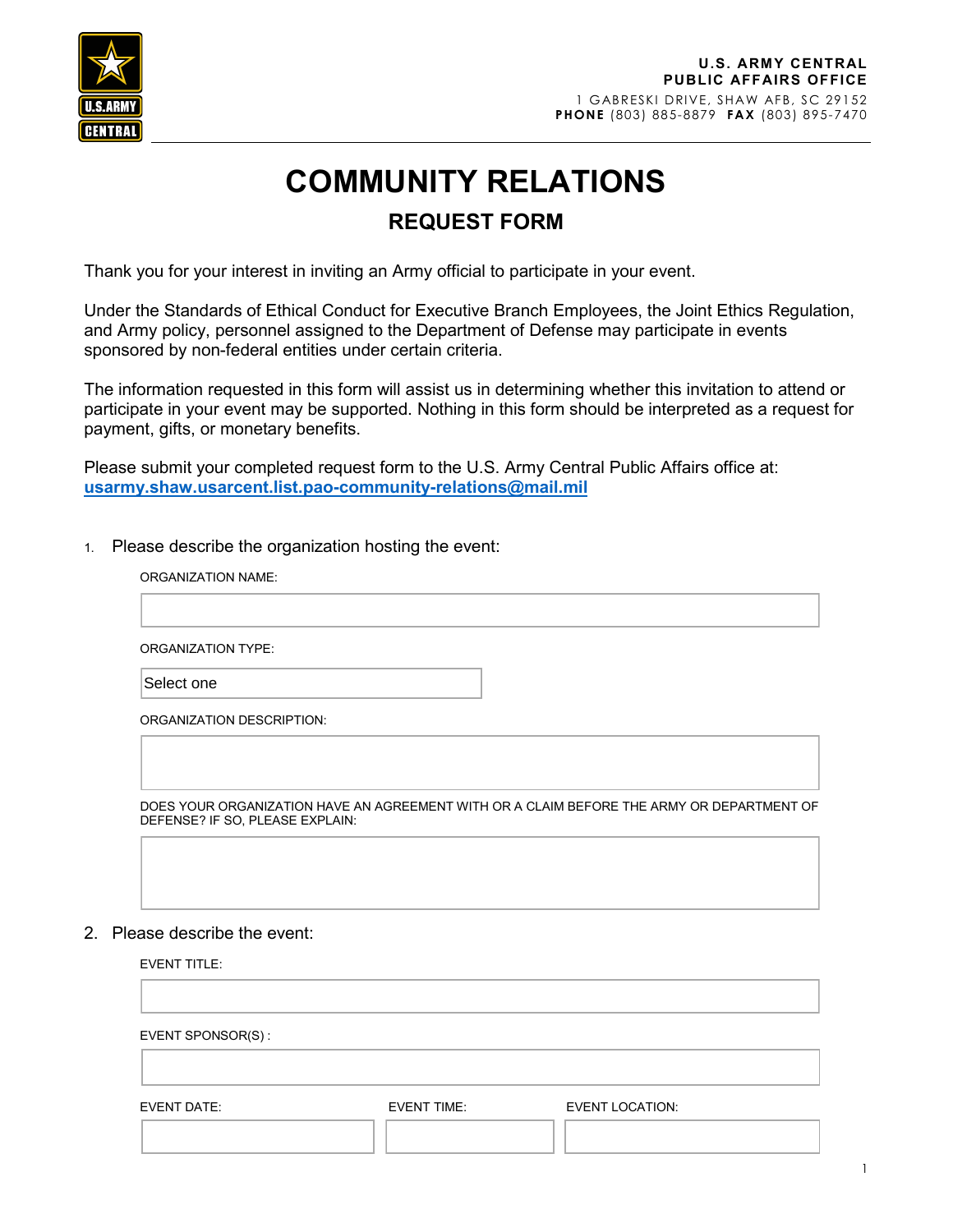PURPOSE OF EVENT:

IS THIS EVENT A FUNDRAISER?

IF YES, FOR WHICH ORGANIZATION?

**NO** EVENT IS NOT A FUNDRAISER

**YES** EVENT IS A FUNDRAISER

3. Please describe the Army official's participation in the event:

PLEASE DESCRIBE WHAT THE INVITED ARMY OFFICIAL WILL DO OR PARTICIPATE IN DURING THIS EVENT:

IS ANY PERSON OR ENTITY PAYING FOR THE ARMY OFFICIAL TO SPEAK OR PARTICIPATE IN THIS EVENT? *If yes, indicate who.* 

ARE REGISTRATION / ENTRANCE FEES WAIVED FOR THE INVITED ARMY OFFICIAL? *If yes, indicate whether fees will also be waived for the official's aides / support staff.*

IS ANY PERSON / ENTITY PAYING FOR ADDITIONAL TRAVEL EXPENSES FOR THE INVITED ARMY OFFICIAL? *Identify the cost or value of any travel-related benefits (transportation, meals, lodging, parking, etc.) being offered to the invited Army official.* 

WILL THE INVITED ARMY OFFICIAL BE GIVEN A PRESENTATION GIFT FOR PARTICIPATING IN THIS EVENT? *If yes, describe the item and provide its cost or value.*

4. Please describe the attendees/audience of the event:

NUMBER OF EXPECTED ATTENDEES:

MAKEUP OF ATTENDEES: *For example: Private industry, Members of Congress, Community leaders, Academia, Federal Officials (list agencies), etc.*

IS ATTENDANCE LIMITED TO MEMBERS OF A PARTICULAR ORGANIZATION? IF YES, WHICH ORGANIZATION?

**NO** ATTENDANCE IS NOT LIMITED

**YES** ATTENDANCE IS LIMITED